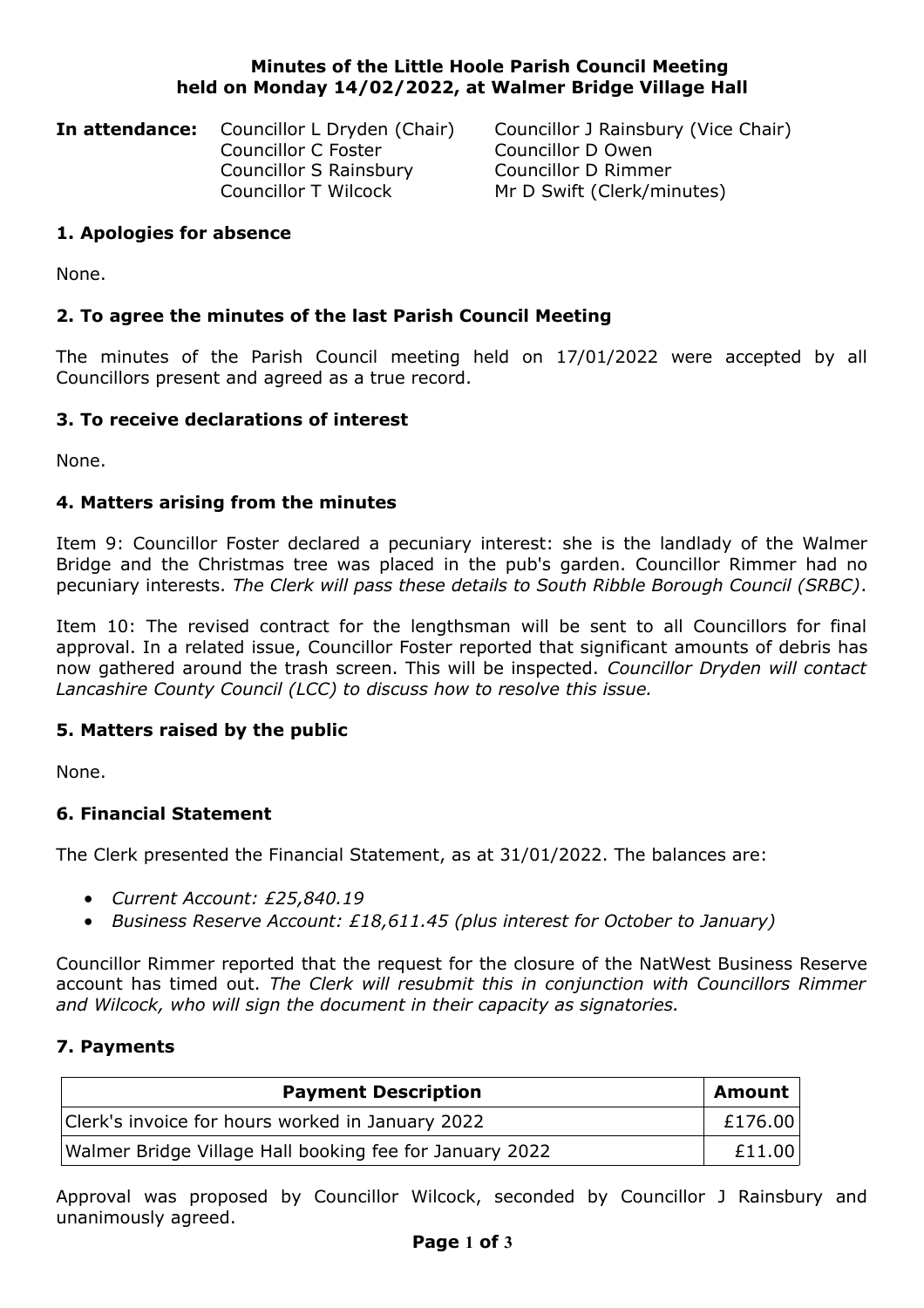## **8. Update on VAT Reclaim for 2020/21**

The Clerk reported that he has compiled and submitted the VAT reclaim; the value of the claim is £946.87. It has not yet been remitted by HMRC.

# **9. Appointment of auditor**

Councillor Rimmer proposed that Ian Edwards be appointed as the internal auditor for the current financial year; this was seconded by Councillor S Rainsbury and unanimously agreed. *The Clerk will make arrangements for the audit, likely to be in May 2022.*

## **10. Parish Precept for 2022/23**

Councillor Wilcock proposed that the Parish Precept be set at £22,500. This was seconded by Councillor Rimmer and unanimously agreed. *The Clerk will notify SRBC of this ASAP.*

# **11. Survey on Rural Electric Vehicle 'Car Clubs'**

Councillor Owen outlined some advantages and disadvantages of such a scheme. After some general discussion, it was decided that this was too large a project for the Parish Council.

## **12. Future projects**

a. After the council's discussion on rural electric vehicles, Councillor Wilcock suggested the use of electric bicycles for use by local residents. This will be researched in terms of cost and feasibility and discussed at a future Parish Council meeting.

b. Councillor Foster raised the possibility of the footpath on the recreation ground to be extended around the ground. Councillor J Rainsbury stated this has been raised with SRBC Western Parishes and a feasibility study was to be undertaken regarding this issue.

c. Councillor Wilcock suggested that local school children could be involved in 'welcome' displays such as hand prints at the entrance to the Recreation ground and possibly the new bridge over the 'brook'.

d. Queen's Platinum Jubilee - after some discussion, *Councillor Dryden said that he would contact Walmer Bridge Village Hall committee to look into possibilities of a joint venture*.

e. Councillor Dryden stated that the Community garden needs some maintenance work to be undertaken. *He will seek quotes for this and report back to the Parish Council.*

f. Councillor S Rainsbury raised the possibility of the Parish Council helping to support or subsidise a bus service from the village to Leyland. *The Clerk will write to Longton Parish Council for details of the number 12 bus service they have helped to support.*

g. Councillor Dryden suggested that the Parish Council could support the construction of a new "five a side" football pitch and a perminate climbing wall. *He will research this and present a report to the Parish Council.*

h. Councillor Wilcock suggested that the Parish Council could support the hire of a climbing wall, erected as a temporary structure in the summertime. *She will research the costs and report back at a future meeting.*

i. Further discussions on replacement noticeboards will take place at the Parish Council meeting in March.